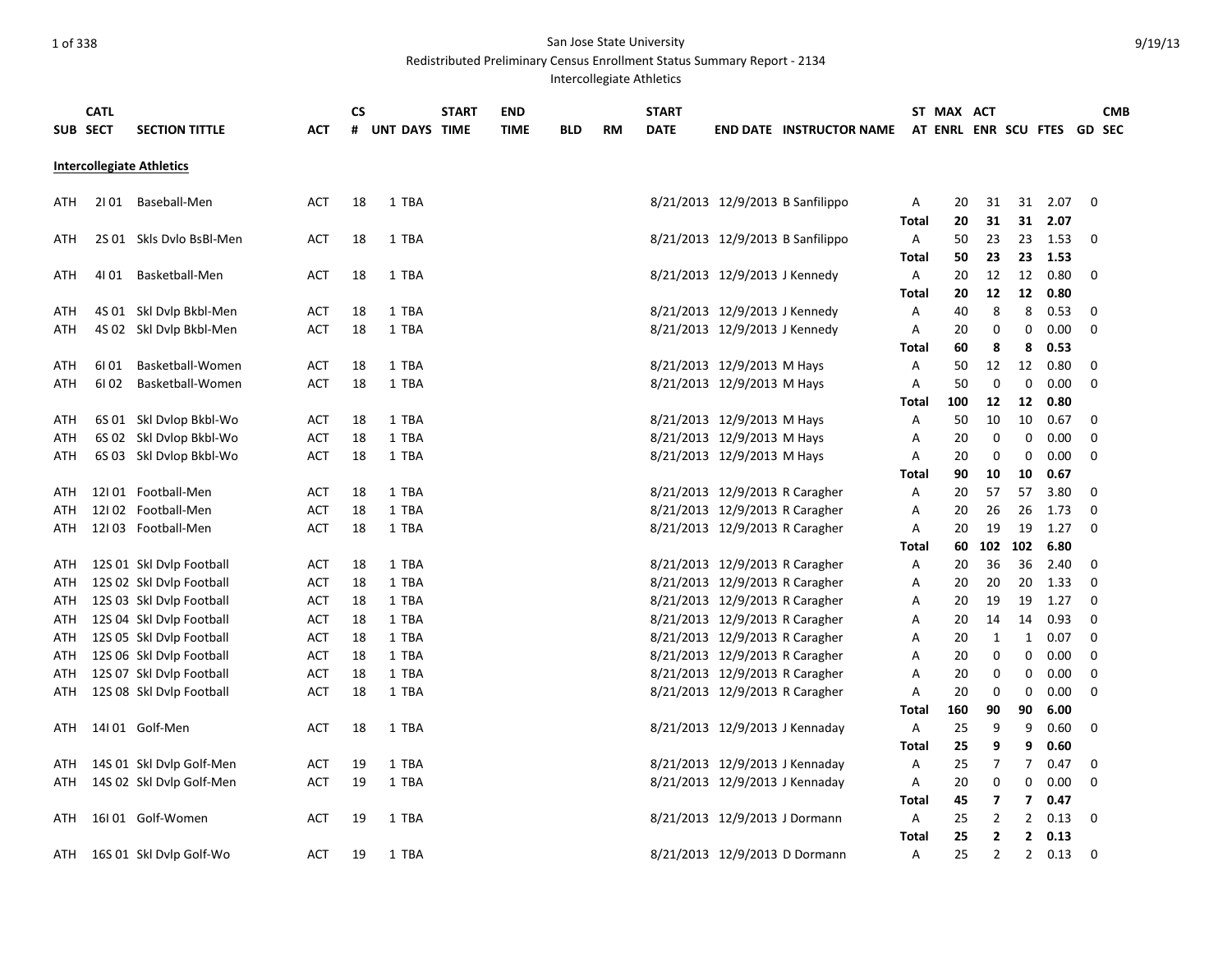|     | <b>CATL</b> |                           |            | <b>CS</b> |               | <b>START</b> | <b>END</b>  |     |           | <b>START</b> |                                |                                 |              | ST MAX ACT                  |                |             |              |             | <b>CMB</b> |
|-----|-------------|---------------------------|------------|-----------|---------------|--------------|-------------|-----|-----------|--------------|--------------------------------|---------------------------------|--------------|-----------------------------|----------------|-------------|--------------|-------------|------------|
|     | SUB SECT    | <b>SECTION TITTLE</b>     | <b>ACT</b> | #         | UNT DAYS TIME |              | <b>TIME</b> | BLD | <b>RM</b> | <b>DATE</b>  |                                | <b>END DATE INSTRUCTOR NAME</b> |              | AT ENRL ENR SCU FTES GD SEC |                |             |              |             |            |
|     |             |                           |            |           |               |              |             |     |           |              |                                |                                 |              |                             |                |             |              |             |            |
|     |             |                           |            |           |               |              |             |     |           |              |                                |                                 | Total        | 25                          | $\overline{2}$ |             | 20.13        |             |            |
| ATH |             | 20101 Gymnastics-Women    | <b>ACT</b> | 19        | 1 TBA         |              |             |     |           |              | 8/21/2013 12/9/2013 W Wright   |                                 | Α            | 50                          | 20             | 20          | 1.33         | 0           |            |
|     |             |                           |            |           |               |              |             |     |           |              |                                |                                 | Total        | 50                          | 20             | 20          | 1.33         |             |            |
| ATH |             | 20S 01 Skls Dvlp Gym-Wo   | ACT        | 19        | 1 TBA         |              |             |     |           |              | 8/21/2013 12/9/2013 W Wright   |                                 | Α            | 40                          | 17             | 17          | 1.13         | 0           |            |
| ATH |             | 20S 02 Skls Dvlp Gym-Wo   | <b>ACT</b> | 19        | 1 TBA         |              |             |     |           |              | 8/21/2013 12/9/2013 W Wright   |                                 | Α            | 20                          | 0              | 0           | 0.00         | $\mathbf 0$ |            |
|     |             |                           |            |           |               |              |             |     |           |              |                                |                                 | Total        | 60                          | 17             | 17          | - 1.13       |             |            |
| ATH |             | 26101 Tennis-Women        | ACT        | 19        | 1 TBA         |              |             |     |           |              | 8/21/2013 12/9/2013 S Malroux  |                                 | Α            | 40                          | 5              | 5           | 0.33         | 0           |            |
|     |             |                           |            |           |               |              |             |     |           |              |                                |                                 | <b>Total</b> | 40                          | 5              | 5           | 0.33         |             |            |
| ATH |             | 26S 01 Skl Dvlp Ten-Wo    | ACT        | 19        | 1 TBA         |              |             |     |           |              | 8/21/2013 12/9/2013 S Malroux  |                                 | Α            | 40                          | $\overline{2}$ | 2           | 0.13         | $\mathbf 0$ |            |
|     |             |                           |            |           |               |              |             |     |           |              |                                |                                 | Total        | 40                          | $\overline{2}$ | 2           | 0.13         |             |            |
| ATH |             | 30I01 Soccer-Men          | ACT        | 19        | 1 TBA         |              |             |     |           |              | 8/21/2013 12/9/2013 G St Clair |                                 | Α            | 50                          | 21             | 21          | 1.40         | 0           |            |
| ATH |             | 30102 Soccer-Men          | <b>ACT</b> | 19        | 1 TBA         |              |             |     |           |              | 8/21/2013 12/9/2013 G St Clair |                                 | A            | 20                          | $\mathbf 0$    | 0           | 0.00         | 0           |            |
|     |             |                           |            |           |               |              |             |     |           |              |                                |                                 | Total        | 70                          | 21             | 21          | 1.40         |             |            |
| ATH |             | 30S 01 Skls Dvlp Soccer   | <b>ACT</b> | 19        | 1 TBA         |              |             |     |           |              | 8/21/2013 12/9/2013 G St Clair |                                 | Α            | 50                          | 17             | 17          | 1.13         | 0           |            |
| ATH |             | 30S 02 Skls Dvlp Soccer   | <b>ACT</b> | 19        | 1 TBA         |              |             |     |           |              | 8/21/2013 12/9/2013 G St Clair |                                 | Α            | 20                          | 1              | 1           | 0.07         | $\Omega$    |            |
|     |             |                           |            |           |               |              |             |     |           |              |                                |                                 | Total        | 70                          | 18             | 18          | 1.20         |             |            |
| ATH |             | 32I 01 Softball-Women     | <b>ACT</b> | 18        | 1 TBA         |              |             |     |           |              | 8/21/2013 12/9/2013 C Hardee   |                                 | A            | 50                          | 22             | 22          | 1.47         | 0           |            |
|     |             |                           |            |           |               |              |             |     |           |              |                                |                                 | Total        | 50                          | 22             | 22          | 1.47         |             |            |
| ATH |             | 32S 01 Skl Dvlp Sftbl Wo  | ACT        | 18        | 1 TBA         |              |             |     |           |              | 8/21/2013 12/9/2013 C Hardee   |                                 | Α            | 50                          | 15             | 15          | 1.00         | 0           |            |
| ATH |             | 32S 02 Skl Dvlp Sftbl Wo  | ACT        | 18        | 1 TBA         |              |             |     |           |              | 8/21/2013 12/9/2013 C Hardee   |                                 | Α            | 20                          | 0              | 0           | 0.00         | $\Omega$    |            |
|     |             |                           |            |           |               |              |             |     |           |              |                                |                                 | Total        | 70                          | 15             | 15          | 1.00         |             |            |
| ATH |             | 34101 Swimming-Women      | <b>ACT</b> | 19        | 1 TBA         |              |             |     |           |              | 8/21/2013 12/9/2013 S Hopkins  |                                 | Α            | 50                          | 25             | 25          | 1.67         | $\mathbf 0$ |            |
|     |             |                           |            |           |               |              |             |     |           |              |                                |                                 | Total        | 50                          | 25             | 25          | 1.67         |             |            |
| ATH |             | 34S 01 Skl Dvlp Swim-Wo   | ACT        | 19        | 1 TBA         |              |             |     |           |              | 8/21/2013 12/9/2013 S Hopkins  |                                 | Α            | 50                          | 17             | 17<br>17    | 1.13<br>1.13 | 0           |            |
|     |             |                           |            |           | 1 TBA         |              |             |     |           |              | 8/21/2013 12/9/2013 J Haldi    |                                 | Total<br>A   | 50                          | 17             | 13          | 0.87         | $\mathbf 0$ |            |
| ATH |             | 36I 01 Volleyball-Women   | ACT        | 18        |               |              |             |     |           |              |                                |                                 | Total        | 50<br>50                    | 13<br>13       | 13          | 0.87         |             |            |
| ATH |             | 36S 01 Skls Dvlp Vlybl-Wo | <b>ACT</b> | 18        | 1 TBA         |              |             |     |           |              | 8/21/2013 12/9/2013 J Haldi    |                                 | Α            | 50                          | 11             | 11          | 0.73         | 0           |            |
| ATH |             | 36S 02 Skls Dvlp Vlybl-Wo | <b>ACT</b> | 18        | 1 TBA         |              |             |     |           |              | 8/21/2013 12/9/2013 J Haldi    |                                 | Α            | 20                          | 0              | $\mathbf 0$ | 0.00         | $\Omega$    |            |
|     |             |                           |            |           |               |              |             |     |           |              |                                |                                 | Total        | 70                          | 11             | 11          | 0.73         |             |            |
| ATH |             | 42101 Cross Country Wmn   | ACT        | 18        | 1 TBA         |              |             |     |           |              | 8/21/2013 12/9/2013 K Watson   |                                 | Α            | 20                          | 13             | 13          | 0.87         | 0           |            |
| ATH |             | 42102 Cross Country Wmn   | <b>ACT</b> | 18        | 1 TBA         |              |             |     |           |              | 8/21/2013 12/9/2013 K Watson   |                                 | Α            | 20                          | 1              | 1           | 0.07         | 0           |            |
|     |             |                           |            |           |               |              |             |     |           |              |                                |                                 | Total        | 40                          | 14             | 14          | 0.93         |             |            |
| ATH |             | 42S 01 Skls Dvlp Crs Ctry | <b>ACT</b> | 18        | 1 TBA         |              |             |     |           |              | 8/21/2013 12/9/2013 K Watson   |                                 | Α            | 20                          | 9              | 9           | 0.60         | 0           |            |
| ATH |             | 42S 02 Skls Dvlp Crs Ctry | <b>ACT</b> | 18        | 1 TBA         |              |             |     |           |              | 8/21/2013 12/9/2013 K Watson   |                                 | A            | 20                          | 0              | 0           | 0.00         | $\mathbf 0$ |            |
|     |             |                           |            |           |               |              |             |     |           |              |                                |                                 | Total        | 40                          | 9              | 9           | 0.60         |             |            |
| ATH |             | 44I 01 Soccer Women       | <b>ACT</b> | 18        | 1 TBA         |              |             |     |           |              |                                | 8/21/2013 12/9/2013 J Leightman | Α            | 40                          | 17             | 17          | 1.13         | 0           |            |
|     |             |                           |            |           |               |              |             |     |           |              |                                |                                 | Total        | 40                          | 17             | 17          | 1.13         |             |            |
| ATH |             | 44S 01 Skls Dvlp Soccer W | <b>ACT</b> | 18        | 1 TBA         |              |             |     |           |              |                                | 8/21/2013 12/9/2013 J Leightman | Α            | 40                          | 14             | 14          | 0.93         | $\mathbf 0$ |            |
|     |             |                           |            |           |               |              |             |     |           |              |                                |                                 |              |                             |                |             |              |             |            |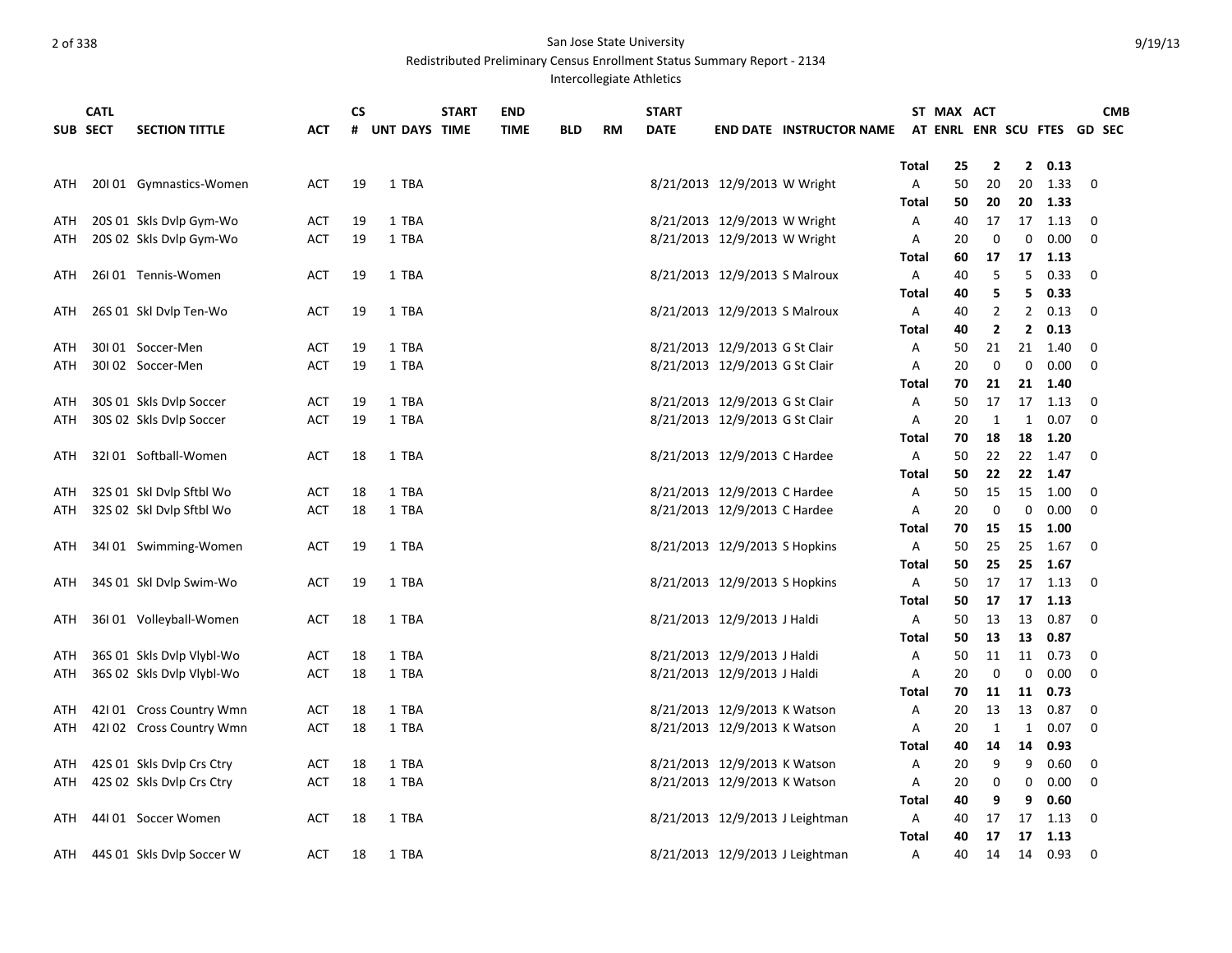|     | <b>CATL</b><br>SUB SECT | <b>SECTION TITTLE</b>     | <b>ACT</b> | <b>CS</b><br># | UNT DAYS TIME | <b>START</b> | <b>END</b><br><b>TIME</b> | <b>BLD</b> | <b>RM</b> | <b>START</b><br><b>DATE</b> | <b>END DATE</b>              | <b>INSTRUCTOR NAME</b>                   |       | ST MAX ACT<br>AT ENRL ENR SCU FTES |    |    |           | GD SEC                  | <b>CMB</b> |
|-----|-------------------------|---------------------------|------------|----------------|---------------|--------------|---------------------------|------------|-----------|-----------------------------|------------------------------|------------------------------------------|-------|------------------------------------|----|----|-----------|-------------------------|------------|
|     |                         |                           |            |                |               |              |                           |            |           |                             |                              |                                          | Total | 40                                 | 14 | 14 | 0.93      |                         |            |
| ATH |                         | 46101 Water Polo Women    | ACT        | 18             | 1 TBA         |              |                           |            |           |                             | 8/21/2013 12/9/2013 L Tully  |                                          | A     | 40                                 | 19 | 19 | 1.27      | $\overline{\mathbf{0}}$ |            |
|     |                         |                           |            |                |               |              |                           |            |           |                             |                              |                                          | Total | 40                                 | 19 | 19 | 1.27      |                         |            |
| ATH |                         | 46S 01 Skls Dvlp Wtr Plo  | ACT        | 18             | 1 TBA         |              |                           |            |           |                             | 8/21/2013 12/9/2013 L Tully  |                                          | A     | 40                                 | 13 | 13 | 0.87      | $\overline{0}$          |            |
|     |                         |                           |            |                |               |              |                           |            |           |                             |                              |                                          | Total | 40                                 | 13 | 13 | 0.87      |                         |            |
| ATH |                         | 48101 Cross Country Men   | <b>ACT</b> | 18             | 1 TBA         |              |                           |            |           |                             | 8/21/2013 12/9/2013 K Watson |                                          | A     | 20                                 | 5. | 5  | $0.33\ 0$ |                         |            |
|     |                         |                           |            |                |               |              |                           |            |           |                             |                              |                                          | Total | 20                                 | 5. | 5. | 0.33      |                         |            |
| ATH |                         | 48S 01 Skls Dylp Crs Ctry | <b>ACT</b> | 18             | 1 TBA         |              |                           |            |           |                             | 8/21/2013 12/9/2013 K Watson |                                          | A     | 20                                 | 3  |    | 0.20      | $\overline{\mathbf{0}}$ |            |
|     |                         |                           |            |                |               |              |                           |            |           |                             |                              |                                          | Total | 20                                 | 3  | 3. | 0.20      |                         |            |
|     |                         |                           |            |                |               |              |                           |            |           |                             |                              | Intercollegiate Athletics Total 1630 588 |       |                                    |    |    | 588 39.20 |                         |            |